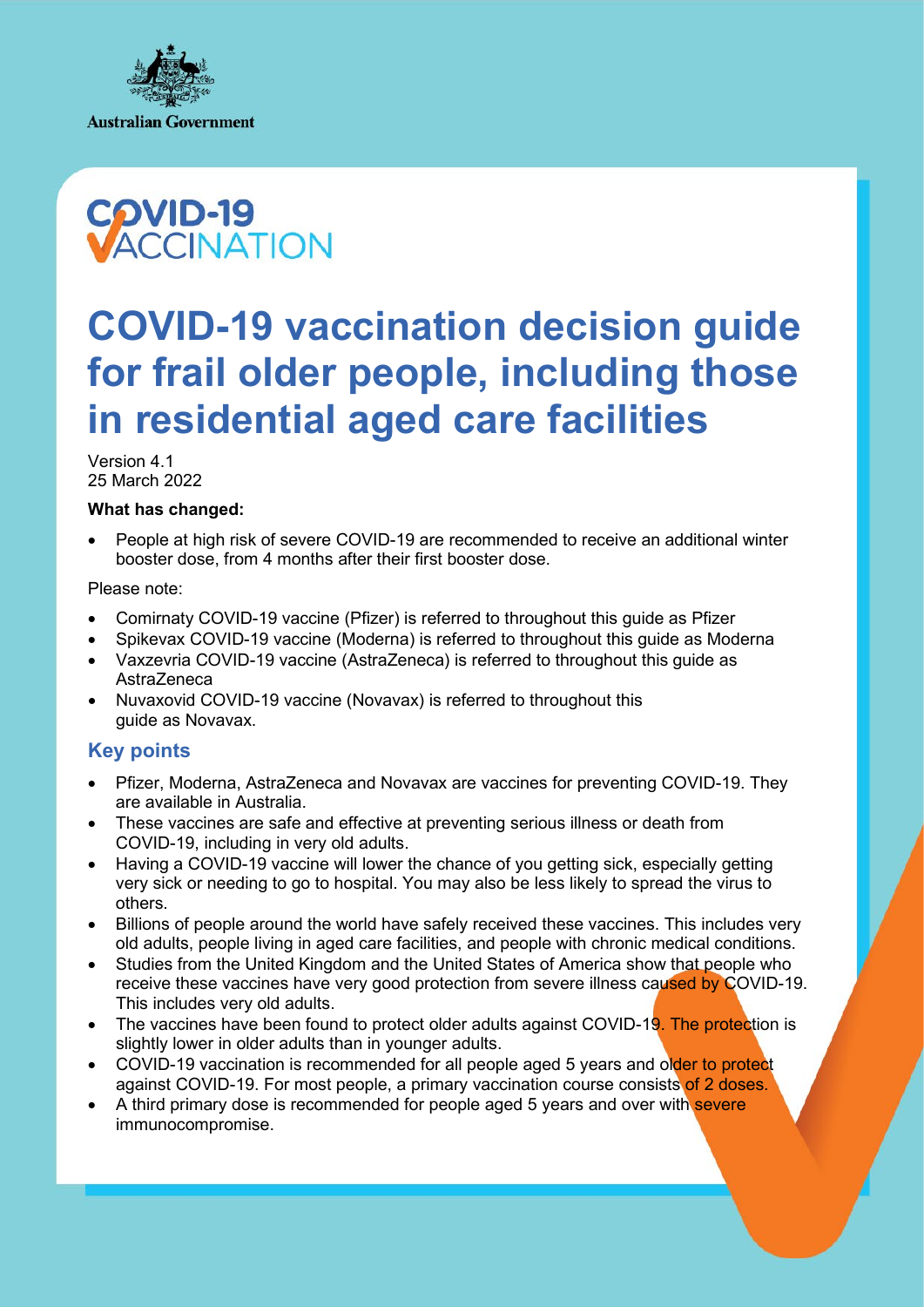- For more information, see: www.health.gov.au/resources/publications/atagirecommendations-on-the-use-of-a-third-primary-dose-of-covid-19-vaccine-in-individualswho-are-severely-immunocompromised.
- A single booster dose is recommended for people aged 16 years and older, from 3 months after the primary course.
- Some people at high risk of severe illness from COVID-19 are also recommended to receive an additional winter booster dose of COVID-19 vaccine from 4 months after their first booster dose.
- For more information on boosters and winter doses, see: [https://www.health.gov.au/initiatives-and-programs/covid-19-vaccines/getting-your](https://www.health.gov.au/initiatives-and-programs/covid-19-vaccines/getting-your-vaccination/booster-doses)[vaccination/booster-doses](https://www.health.gov.au/initiatives-and-programs/covid-19-vaccines/getting-your-vaccination/booster-doses)

## **Coronavirus (COVID-19) risks for older people**

- The Coronavirus disease (COVID-19) is much more likely to be severe in older people and people with certain medical problems than in young healthy people.
- About 1 in every 3 people over the age of 80 years who get COVID-19 will die from it. It is a very serious disease in older people. It is causing millions of people worldwide to go to hospital.
- COVID-19 can spread very quickly in residential care facilities because people are susceptible and live close to each other.
- A residential care facility will want as many residents as possible to be vaccinated to reduce the chance of COVID-19 spreading in the facility.

### **Current known side effects of Pfizer, Moderna, AstraZeneca and Novavax**

- The COVID-19 vaccines are given as an injection in the upper arm muscle.
- The needle will be uncomfortable when it goes in for a few seconds.
- Most people will have a slightly sore arm where they receive the needle for 1-2 days after receiving it.
- It is quite common that people will feel tired for 1-3 days after receiving the vaccine and may have a headache, muscle aches or chills.
- Some people will have more significant flu-like symptoms after the COVID-19 vaccine compared to other vaccines. This may require time away from normal activities for 1-3 days.
- These side effects show your body is responding to the vaccine.
- You can have paracetamol or take extra care after the vaccine if you need it.
- A very rare side effect involving blood clotting and low blood platelet count may occur after the AstraZeneca vaccine.
- This condition is very rare and it appears to be less likely in older adults than in younger adults. For older persons, the benefits of being protected from severe COVID-19 through vaccination greatly outweigh the risk of harm from this condition.
- Pfizer and Moderna are not associated with a risk of TTS. Novavax is a new vaccine and to date it has not been associated with any rare side effects, including TTS.

For more information about TTS, refer to: [www.health.gov.au/initiatives-and-programs/](http://www.health.gov.au/initiatives-and-programs/covid-19-vaccines/advice-for-providers/clinical-guidance/adverse-events#vaxzevria-astrazeneca) [covid-19-vaccines/advice-for-providers/clinical-guidance/adverse-events#vaxzevria](http://www.health.gov.au/initiatives-and-programs/covid-19-vaccines/advice-for-providers/clinical-guidance/adverse-events#vaxzevria-astrazeneca)[astrazeneca.](http://www.health.gov.au/initiatives-and-programs/covid-19-vaccines/advice-for-providers/clinical-guidance/adverse-events#vaxzevria-astrazeneca)

• Very rarely, myocarditis and pericarditis can occur following vaccination with the Pfizer and Moderna vaccines. Most reported cases have been mild and have resolved quickly. It has predominantly occurred after the second dose and predominantly in younger males (aged under 30 years). AstraZeneca is not associated with an increased risk of myocarditis/ pericarditis.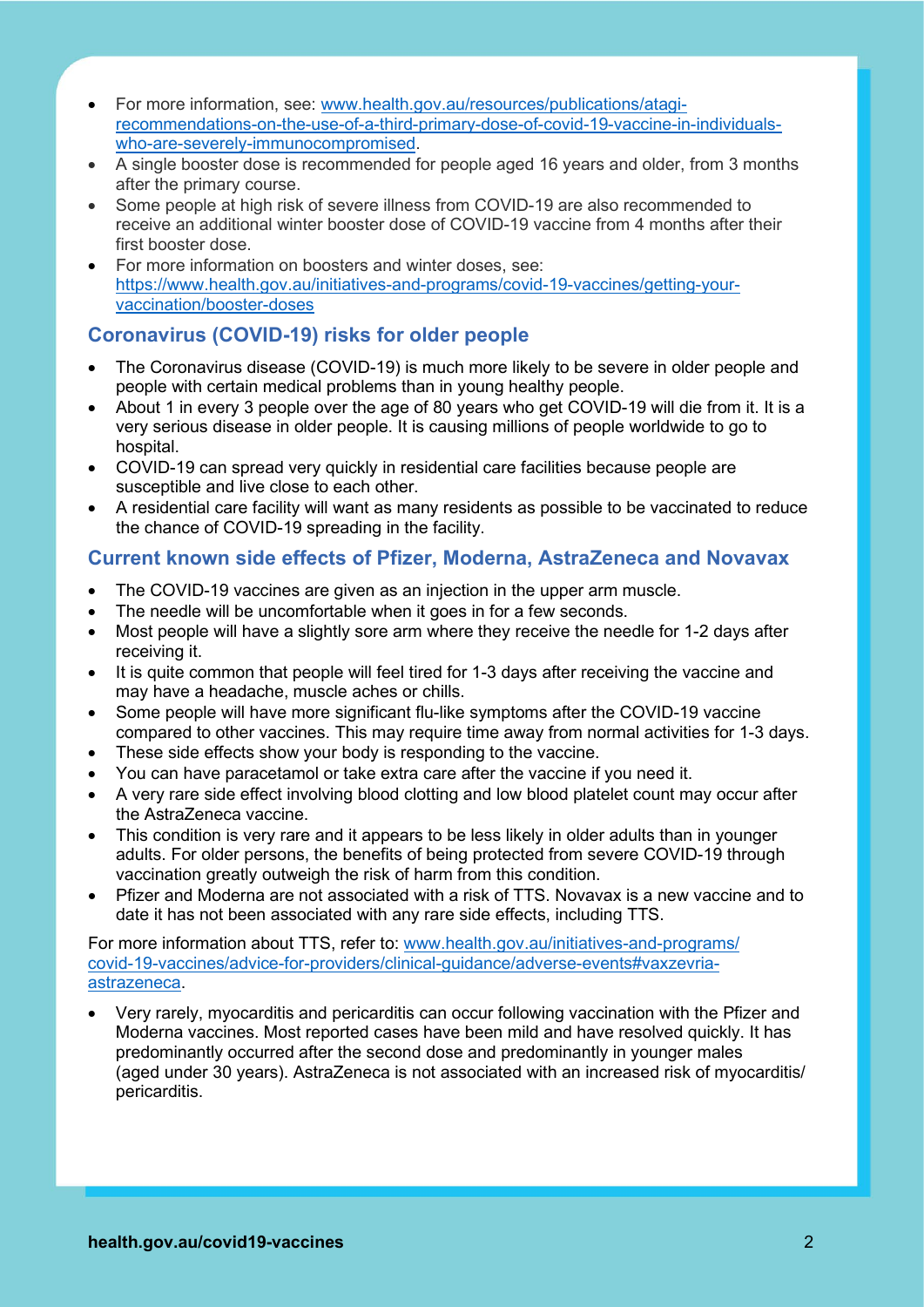### **Further considerations for people close to the end of their life**

- If you are close to the end of your life, you may have many things to weigh up when making your decision about whether to have the COVID-19 vaccine.
- There will be different considerations for each person.
- If you are exposed to COVID-19, being vaccinated may help you to protect your family and carers from being infected.
- You, your family, carers and other decision makers can also choose to engage with clinical staff at your facility, a GP or other health professionals. They can help you discuss the benefits and risks of vaccination, and whether it is suitable for you to receive the COVID-19 vaccine.

### **More information**

For more information about COVID-19 and COVID-19 vaccines, refer to:

- ATAGI recommendations on a winter booster dose of COVID-19 vaccine: [https://www.health.gov.au/news/atagi-statement-on-recommendations-on-a-winter-booster](https://www.health.gov.au/news/atagi-statement-on-recommendations-on-a-winter-booster-dose-of-covid-19-vaccine)[dose-of-covid-19-vaccine](https://www.health.gov.au/news/atagi-statement-on-recommendations-on-a-winter-booster-dose-of-covid-19-vaccine)
- ATAGI recommendations on the use of a 3rd primary dose of COVID-19 vaccine in individuals who are severely immunocompromised: [www.health.gov.au/resources/publications/atagi-recommendations-on-the-use-of-a-third](http://www.health.gov.au/resources/publications/atagi-recommendations-on-the-use-of-a-third-primary-dose-of-covid-19-vaccine-in-individuals-who-are-severely-immunocompromised)[primary-dose-of-covid-19-vaccine-in-individuals-who-are-severely-immunocompromised](http://www.health.gov.au/resources/publications/atagi-recommendations-on-the-use-of-a-third-primary-dose-of-covid-19-vaccine-in-individuals-who-are-severely-immunocompromised)
- ATAGI recommendations on the use of a booster dose of COVID-19 vaccine: [www.health.gov.au/resources/publications/atagi-recommendations-on-the-use-of-a-booster](http://www.health.gov.au/resources/publications/atagi-recommendations-on-the-use-of-a-booster-dose-of-covid-19-vaccine)[dose-of-covid-19-vaccine](http://www.health.gov.au/resources/publications/atagi-recommendations-on-the-use-of-a-booster-dose-of-covid-19-vaccine)
- Preparing for COVID-19 vaccination: [www.health.gov.au/resources/publications/covid-19-vaccination-preparing-for-covid-19](http://www.health.gov.au/resources/publications/covid-19-vaccination-preparing-for-covid-19-vaccination) [vaccination](http://www.health.gov.au/resources/publications/covid-19-vaccination-preparing-for-covid-19-vaccination)
- Resources for Pfizer COVID-19 vaccine: www.health.gov.au/resources/collections/covid-19-vaccination-patient-resources# resources-for-pfizerbiontech-vaccine-comirnaty
- Resources for Moderna COVID-19 vaccine: [www.health.gov.au/resources/collections/covid-19-vaccination-patient-resources#](http://www.health.gov.au/resources/collections/covid-19-vaccination-patient-resources#resources-for-spikevax-moderna) [resources-for-spikevax-moderna](http://www.health.gov.au/resources/collections/covid-19-vaccination-patient-resources#resources-for-spikevax-moderna)
- Resources for COVID-19 Vaccine AstraZeneca: www.health.gov.au/resources/collections/covid-19-vaccination-patient-resources# resources-for-astrazeneca-vaccine
- Resources for Novavax COVID-19 vaccine: [www.health.gov.au/resources/collections/covid-19-vaccination-patient-resources#](http://www.health.gov.au/resources/collections/covid-19-vaccination-patient-resources#resources-for-nuvaxovid-novavax-vaccine) [resources-for-nuvaxovid-novavax-vaccine](http://www.health.gov.au/resources/collections/covid-19-vaccination-patient-resources#resources-for-nuvaxovid-novavax-vaccine)
- Department of Health website: [www.health.gov.au/covid19-vaccines.](http://www.health.gov.au/covid19-vaccines)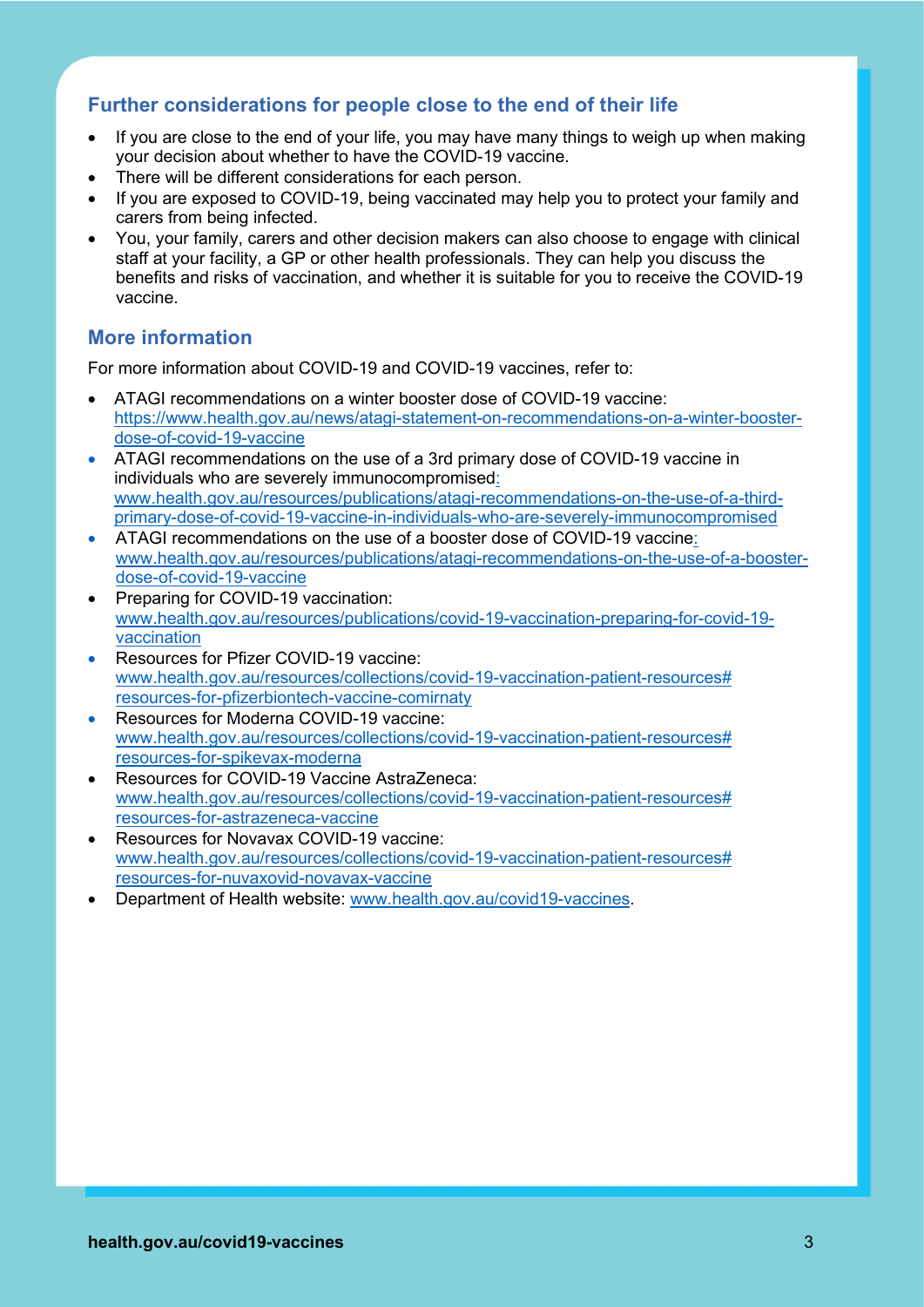# **Information for aged care and healthcare providers, workers and substitute decision makers**

### **What are the risks of the COVID-19 disease in older people?**

- Older people who get COVID-19 are much more likely to require admission to a hospital for treatment compared with younger people.
- Among people who got COVID-19 in Australia, 1 in 127 died if they were between 60–79 years of age. About 1 in 12 died if they were 80 years or over.
- Among adults who got COVID-19, those who were frail were more likely to die compared with those who were not frail.
- Many older people have chronic medical conditions that further increase their risk of severe COVID-19, such as chronic heart or lung disease or diabetes.
- Even when pre-existing medical conditions are considered, there is a much higher likelihood of death from COVID-19 in people 80 years of age or older.
- Residents of aged care facilities are more likely to get COVID-19 than others if it is introduced into the facility. This is because they live in a communal (shared) environment. Aged care facilities have been the setting for a number of serious COVID-19 outbreaks in Australia.

### **Have the COVID-19 vaccines Pfizer, Moderna, AstraZeneca and Novavax been tested on older people?**

- The trials for all vaccines include older people. This includes people with stable chronic diseases such as heart disease, lung disease or diabetes. The clinical trials for Pfizer and AstraZeneca vaccines did not include older people who live in aged care facilities. The clinical trial for Moderna only included a very small number of people living in an assisted living facility. However, many residents in aged care facilities have been safely vaccinated during the roll out of all three vaccines.
- So far there are more data for very old people available from trials of Pfizer and Moderna compared with AstraZeneca and Novavax. More detailed data on the efficacy and safety of Novavax among older people will be available from trials that are ongoing.
- Millions of older people around the world have now received Pfizer, Moderna, orAstraZeneca . All vaccines have shown to be safe in vaccine programs in Australia and in many other countries, such as the United Kingdom and United States of America.

### **What are the benefits of getting Pfizer, Moderna, AstraZeneca and Novavax?**

- All four vaccines are effective for preventing older people from getting COVID-19.
- In clinical trials of Pfizer, people who received two doses of Pfizer were 95% less likely to get COVID-19 compared with those who did not. It was found to be just as effective in older adults (aged 65 years or over) as in younger adults.
- In the clinical trial for Moderna, people who received two doses of the vaccine were 94% less likely to get COVID-19 compared to those who did not. Approximately one quarter of the participants in the trial were older (aged 65 years or over), and the vaccine was 86% effective at preventing COVID-19 in this age group.
- In the clinical trial for AstraZeneca, people who received two doses of the vaccine were between 62-70% less likely to get COVID-19 compared to those who did not. The trial also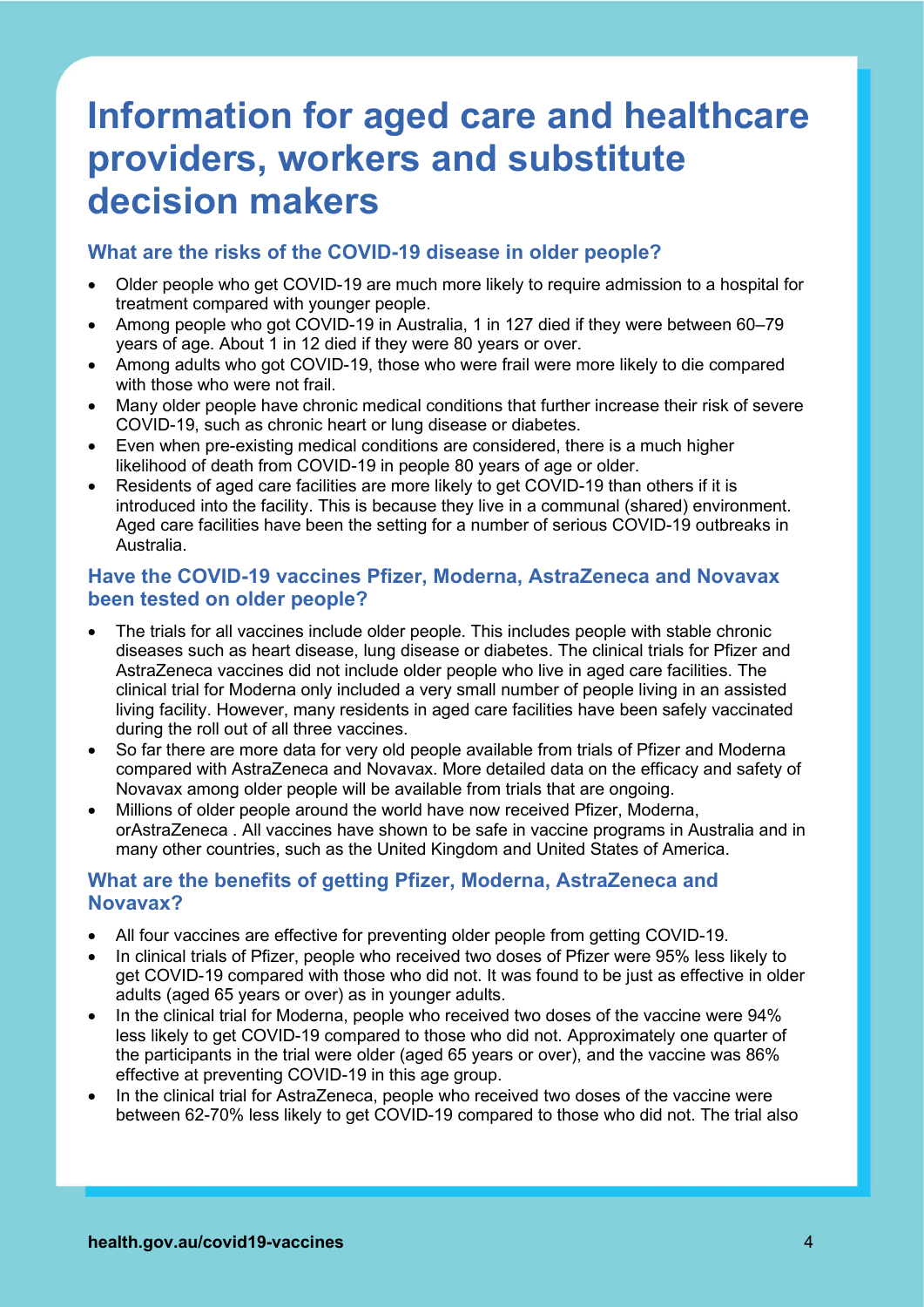found that the vaccines was 85% effective at preventing COVID-19 in adults aged 65 years and older.

- In the clinical trial for Novavax, people who received two doses of the vaccine were 90% less likely to get COVID-19 compared to those who did not. Over a quarter of the participants were older (aged 65 years or over), and the vaccine was 89% effective at preventing COVID-19 in this age group.
- These trials were conducted before the Omicron variant became widespread. The effectiveness of the COVID-19 vaccines is lower against Omicron compared with older variants, but the vaccines are still expected to provide strong protection against severe illness and death.
- All vaccines were also shown to be similarly effective in people who had stable chronic medical conditions compared to those without.
- We do not know exactly how much the vaccine will benefit frail older people, but we expect it will be very protective.

### **What is the chance of side effects after getting Pfizer, Moderna, AstraZeneca or Novavax?**

- Most people receiving a COVID-19 vaccine will have some mild side effects for a day or two after the vaccine.
- For all four vaccines, side effects are milder and less common in older adults than younger adults.
- Anaphylaxis, a rare but severe type of allergic reaction, can occur after receiving any vaccine.
- For the Pfizer vaccine in older adults:
	- o The most common side effects are injection site pain, fever, fatigue and headache.
	- $\circ$  Pain at the injection site is very common, occurring in about two-thirds of people.
	- $\circ$  Up to 1 in 9 people aged 55 years and under will have a fever for 1–2 days, more commonly after the second dose. The fever is usually mild/moderate and goes away after 1-2 days.
	- o About 1 in 3 people will have side effects such as tiredness and headache. These most commonly begin 1–2 days after getting the vaccine and go away after around 1–2 days.
	- $\circ$  Most people who have these side effects can still carry on their usual daily activities. Less than 1 in 4 people may experience tiredness that lowers their ability to carry out daily activities. 1 in 40 may have tiredness severe enough to prevent their daily activities, for up to a few days.
	- $\circ$  Very rarely, myocarditis and pericarditis can occur following vaccination with the Pfizer vaccine. Most reported cases have been mild, self-limiting and patients have recovered quickly. It has predominantly occurred after the second dose and predominantly in younger males (aged under 30 years).
	- o The rate of anaphylaxis following Pfizer is around 11.1 per million people vaccinated.
- For the Moderna vaccine in older adults:
	- $\circ$  The most common side effects are injection site pain, headache, fatique and muscle pain.
	- o Pain at the injection site occurs in about two-thirds after the first vaccine dose and more than 4 out of every 5 people after the second dose.
	- $\circ$  Among people aged 65 years or over, less than 1 in 100 people experiences a fever after the first dose, and about 10 in 100 after the second dose. This fever is mostly mild to moderate, and resolves after 1-2 days.
	- $\circ$  Fatigue, headache and muscle pains occur in about 1 in every 2 people who receive the vaccine, mostly after the second dose. These symptoms are usually mild to moderate, start within two days after the vaccine, and resolve within 2-3 days.